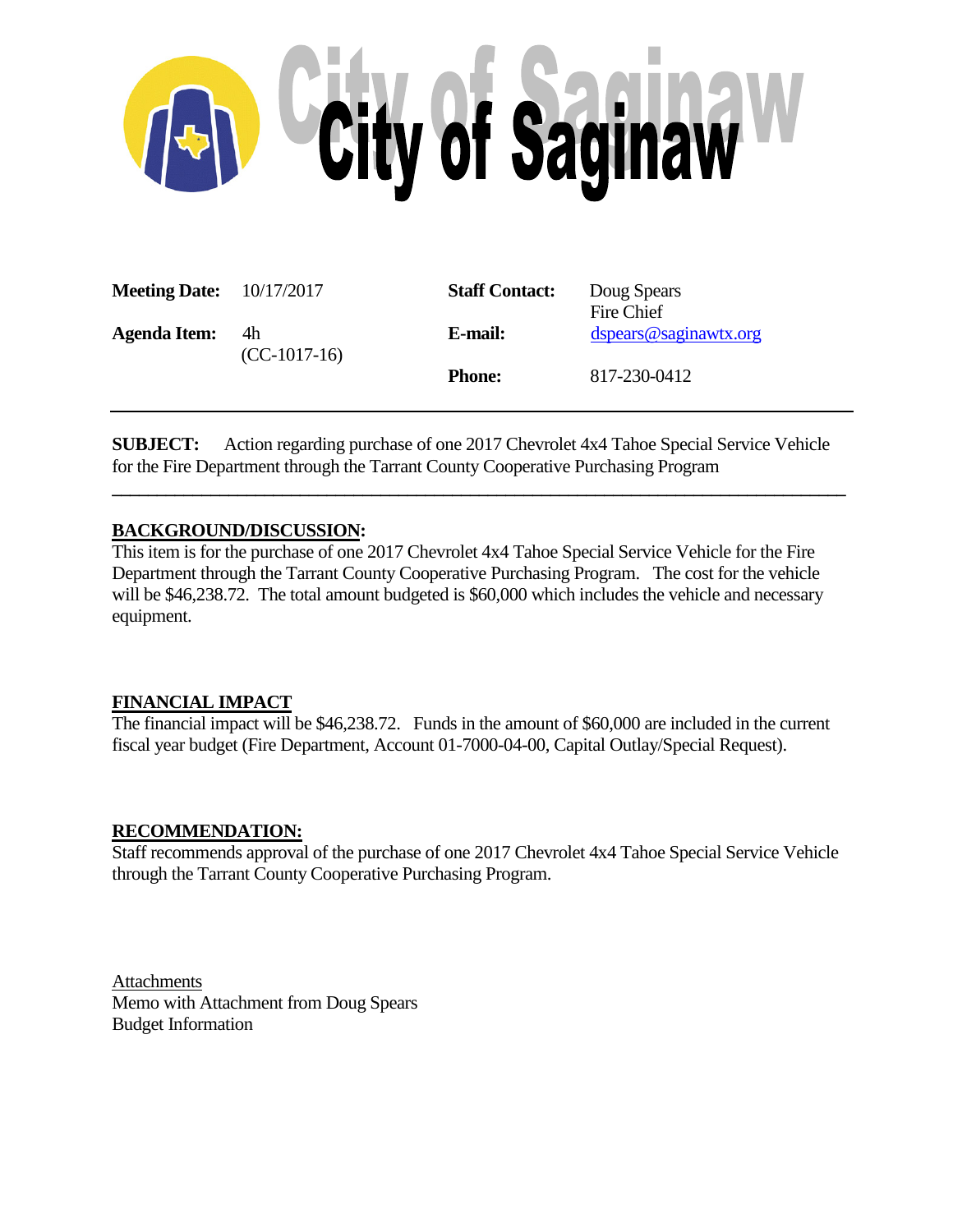



**TO:** City Manager Dan O'Leary **FROM:** Fire Chief Doug Spears **DATE:** October 11, 2017

**RE:** Vehicle Purchase

For your review and approval I have attached a price quote from Reliable Chevrolet to proceed with purchasing a 2017 Chevrolet Tahoe (Command Vehicle) as approved by council in the current year's budget. We will be utilizing the Tarrant County Purchasing Cooperative contract and purchasing the vehicle through Reliable Chevrolet, one the contract's approved vendors. Our city is an approved participating entity in the cooperative purchasing contract.

The vehicle is 2017 Chevrolet 4x4 Tahoe Special Service Vehicle or SSV. The SSV designation simply means it is manufactured for emergency services receiving discounted pricing with both additions and omissions of specific manufacturer equipment to meet its intended purpose. The vehicle is equipped with the required trailer towing provisions in order to tow the various specialty equipment trailers we utilize at the FD. This particular Tahoe already has an emergency lighting package and front console installed which will help expedite the up-fitting. With our 2005 reserve Ford Expedition now permanently out of service from the recent vehicle collision it will be greatly beneficial to shorten the upfitting time with the emergency lighting and front console already installed.

Council approved \$60,000 for the vehicle to include the complete up-fitting of the vehicle for FD use. Once we have the vehicle the remainder of the up-fitting will be undertaken.

I am seeking approval to proceed with the purchase of the 2017 vehicle from Reliable Chevrolet. .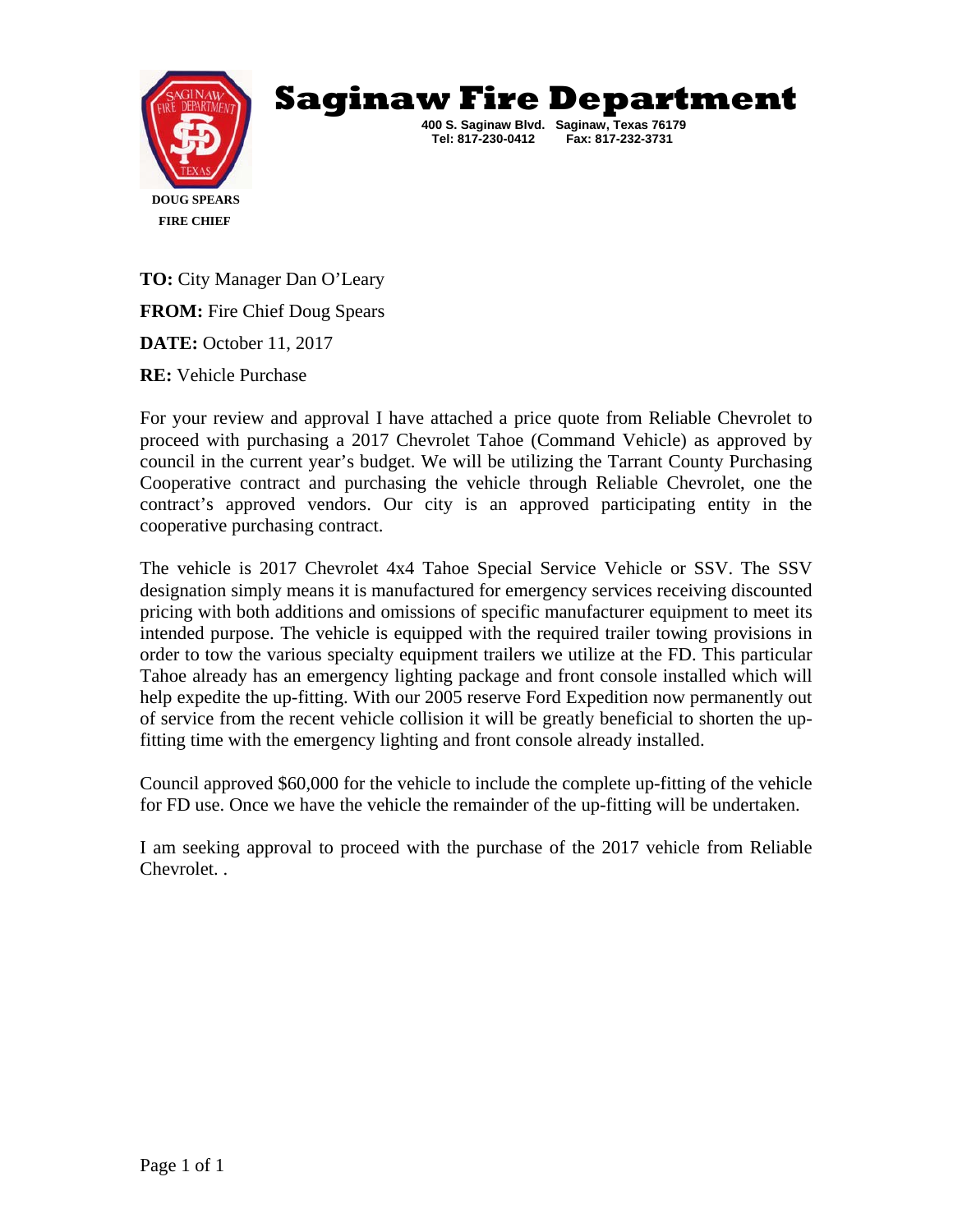# **RELIABLE CHEVROLET**

HOME OF THE ENFORCER POLICE PACKAGE

# **2017 QUOTE**

BY DOUG ADAMS 972-952-1561

|                                    |  |  |  | $\blacksquare$ |  |  |  |  |  |
|------------------------------------|--|--|--|----------------|--|--|--|--|--|
| <b>THE NORTH TEXAS CHEVY STORE</b> |  |  |  |                |  |  |  |  |  |

# Date Valid Until Quote # Customer ID

|  | October 10, 2017       |
|--|------------------------|
|  | CONTRACT ENDS 11/15/17 |
|  | <b>FOR DOUG SPEARS</b> |
|  | <b>CITY OF SAGINAW</b> |

#### **Customer:**

CITY OF SAGINAW

CHIEF DOUG SPEARS

#### Quote/Project Notes

THIS QUOTE USES TARRANT CO 2016-006 \*RENEWAL\* REMINDER: TARRANT COUNTY CONTRACTS DO NOT **INCLUDE ONSTAR (WHICH CANCELS BLUETOOTH** COMPATABILITY) AND DOES NOT INCLUDE SCHEDULED DEALER SERVICE MAINTENANCE FOR 2YR/24K

#### 2017 4WD TAHOE SSV - VICTORY RED - IN STOCK

SHOW UNIT WITH CODE 3 UPFIT

| <b>Description</b>                                                             | <b>Line Total</b> |
|--------------------------------------------------------------------------------|-------------------|
| 2017 TAHOE SSV 5W4 4X4                                                         | 46238.72          |
|                                                                                |                   |
| <b>OPTIONS ADDED TO THE VEHICLE:</b>                                           |                   |
| SPECIAL PAINT (VICTORY RED) - ALL EXTERIOR BODY PARTS VICTORY RED              |                   |
| FLEET KEYED ALIKE                                                              |                   |
| TRAILERING PACKAGE & OFF ROAD SUSPENSION TO INCLUDE:                           |                   |
| RECEIVER HITCH AND REAR 7 PIN PLUG CONNECTOR                                   |                   |
| 18" ALUM MACHINED WHEELS - R-18 265/65R18 WRANGLER DURATRAC                    |                   |
| <b>RECOVERY HOOKS</b>                                                          |                   |
| 7X6 LH SPOTLAMP                                                                |                   |
| ENFORCER SHOW PKG - CODE 3 LIGHTING & CONTROL, LUND FRONT CONSOLE, RHINO FRONT |                   |
| <b>BUMPER GUARD</b>                                                            |                   |
| LABOR TO BUILD UNIT - TEXAS UPFITTERS / HOUSTON, TX                            |                   |
| DRIVER & PASSENGER SIDE WINDOW TINT                                            |                   |
|                                                                                |                   |
|                                                                                |                   |
|                                                                                |                   |
|                                                                                |                   |
|                                                                                |                   |

| <b>Special Notes and Instructions</b>                                                      | Subtotal               | Φ             | 46,238.72                |  |
|--------------------------------------------------------------------------------------------|------------------------|---------------|--------------------------|--|
| SAGINAW HAS INTERLOCAL WITH TARRANT CO.                                                    | <b>Discount</b>        |               |                          |  |
| THIS QUOTE DOES NOT INCLUDE DEALER SCHEDULED MAINTENANCE                                   | Sales Tax Rate         | $\frac{0}{0}$ | 0.00                     |  |
| COPY OF INTERLOCAL WITH TARRANT CO REQUIRED FOR AUDIT PURPOSES<br>Sales Tax                |                        |               | $\overline{\phantom{0}}$ |  |
|                                                                                            | Total                  |               | 46,238.72                |  |
|                                                                                            | TOTAL FOR (1) UNITS \$ |               | 46,238.72                |  |
| Above information is not an invoice and only an estimate of services/goods described above |                        |               |                          |  |

Payment will be collected in prior to provision of services/goods described in this quote.

Please confirm your acceptance of this quote by signing this document

ignature

Print Name

# Date

# Thank you for your business!

Should you have any inquiries concerning this quote, please contact Doug Adams on 972-952-1561

800 NORTH CENTRAL EXPRESSWAY, RICHARDSON, DALLAS, TEXAS, 75080

Tel: 972-952-1561 Fax: 972-952-8172 E-mail: dadams@reliablechevrolet.com Web: www.reliablechevrolet.com